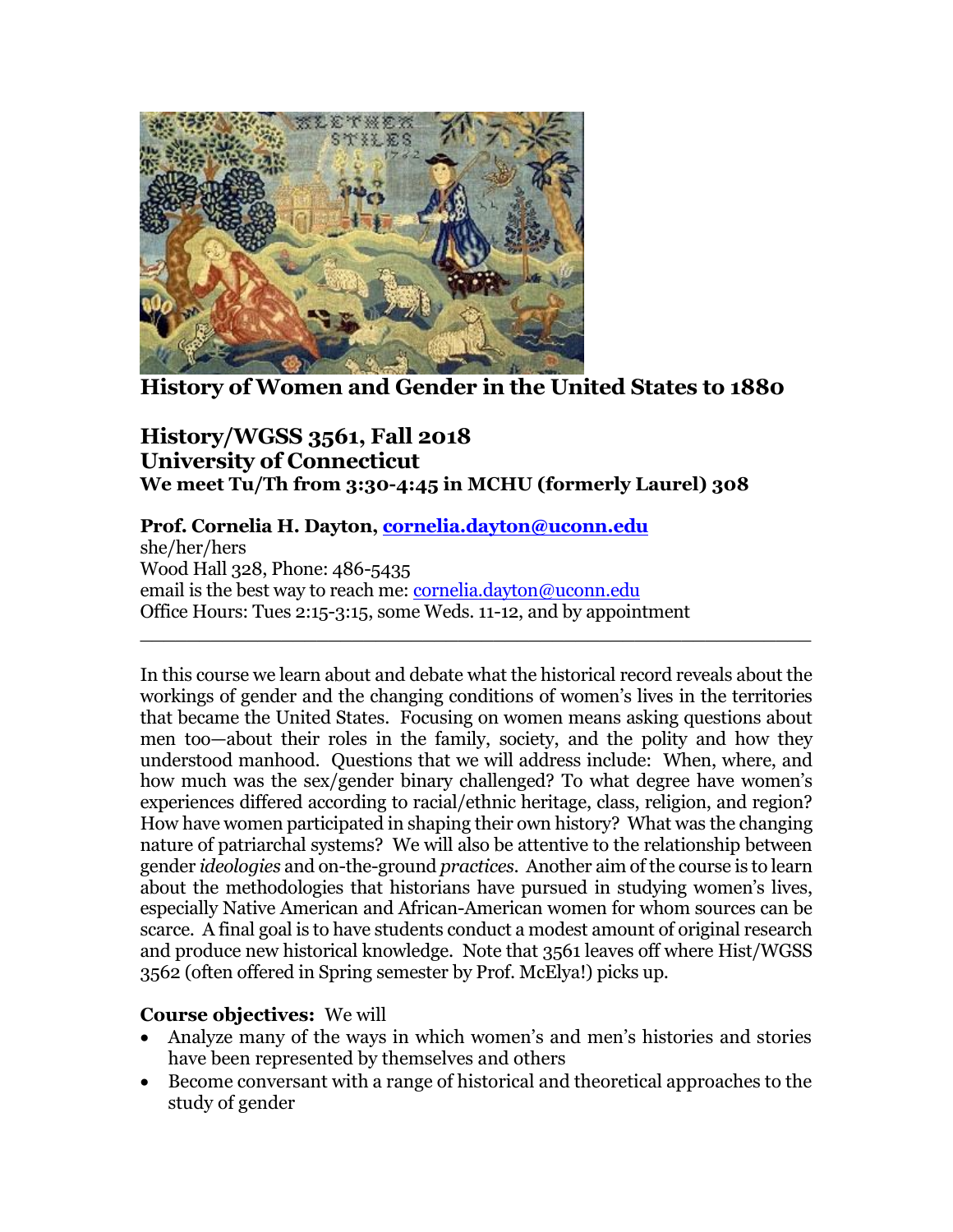- Develop our critical reading skills. With primary sources, we will work on how to decode unfamiliar wordings and explore angles for interpreting historical documents and artifacts. Secondary sources help us understand contexts, historians' methods and uses of evidence, and disagreements over interpretation
- Hone writing skills and adeptness at verbal expression
- Work with some fascinating documents that have never been published or studied, generating student-authored transcripts, curated abridgements and explanatory materials, and interpretations that may be ready for web publication by the semester's end

**Assignments**: Each student needs to keep up with the reading assigned for each of our sessions. Indeed, staying on top of the readings is essential for successful performance in the course. Also, note: **Please bring the day's reading (in printed form) to class with you!** This is very important because we will be dissecting, debating, and sometimes writing about or working in small groups with those readings.

- **Three response papers, double-spaced:** For each, you will be responding to a prompt posed by Prof. Dayton; the prompts are either embedded in the syllabus or will be posted on HuskyCT. These papers are meant to be about 2 pages long, although the expected length may vary slightly according to the prompt. Email you paper to me; be aware that I may run these submissions through SafeAssign. Any response paper that comes in late (**without** prior arrangement for an emergency extension) can earn no more than a B. If it's over 7 days late, it becomes a zero.
- **Blue notebook/journal:** I will hand you a blue book on Day 1 to serve as a journal. You will be handing this in every few weeks. This course component asks you to write down **your reactions to and observations about** our readings and class lectures and discussions. Think of it as a form of class participation and engagement—and a way to record your own ideas and to communicate those with me. (Tip: the journal is not for direct note taking or summary of our readings or lectures.) Do make regular entries, at least weekly—perhaps doing this as you do your reading for class. I will be nudging you to write in your journal, plus I will occasionally set aside short periods in class for this. I will give you feedback on your journal entries, and I will definitely learn from them. They are not graded directly, but your overall thoughtfulness and engagement as shown in your entries makes up nearly half of your Class Participation grade (see below).
- **In-Class or on-line quizzes or short writings:** There will be no more than six in-class writings or quizzes, sometimes announced in advance, sometimes not. You are responsible for completing all of these. (If due to an emergency, a student misses one of these, a make-up assignment is required; contact Prof. Dayton for instructions.) In**-**class writings will be marked on a check/check-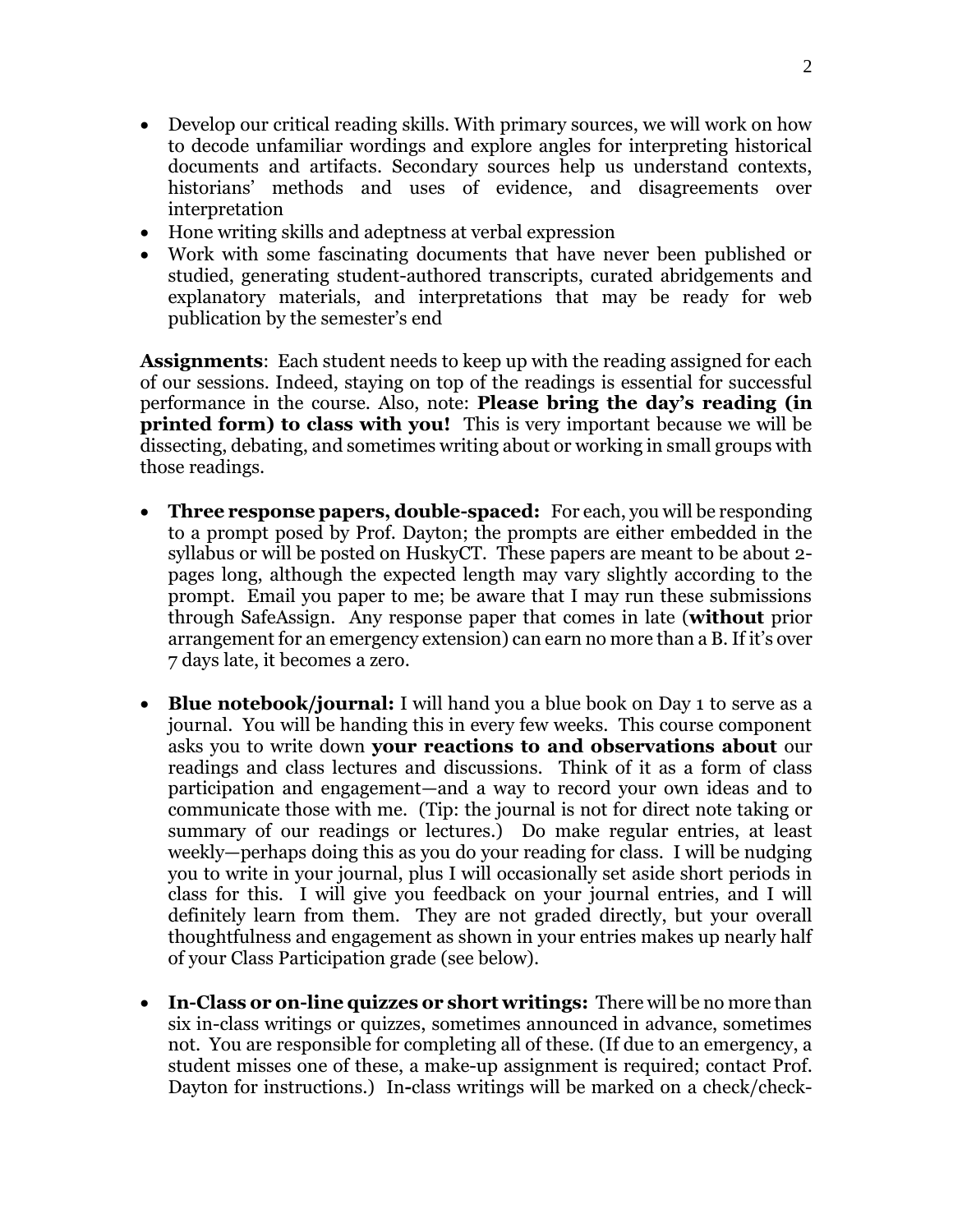plus/check-minus basis. **In addition**, there will be a timed, open-book online quiz (administered via HuskyCT) on our Weeks 13-14 readings.

- Web report and occasional other postings: according to the schedule below and as announced in class, you are responsible for 1 web report posting and, possibly, a few other postings on our required reading.
- **Campus event:** Each student is required to attend and report in writing on a lecture or equivalent event related to gender/feminist issues or the history of gender. Lots of great speakers and films are featured on campus and I like to provide incentives for all of us getting to some of these! See our course Calendar page on HuskyCT for campus events that I have approved in advance (these will include lectures, discussion panels, film screenings, and possibly art exhibits and plays). One option will be the public lecture given by the History Department's Visiting Scholar in Gender & History, Professor Sabine Frühstück, on Thurs Nov. 29 at 4:30. Your posting should be about 1 page long and consist of a two-paragraph summary including thoughtful comments on the event, *plus* a question that you would have liked to ask the speaker(s) or curator/creator (or did ask!). Submit your posting to the dedicated Discussions thread on HuskyCT **within a week of the event**. Campus event postings are part of your Class participation grade. (Students who have a hard time getting to on-campus events because of work or commuting schedules should ask me about alternative options.)
- **Class participation**: I encourage everyone to develop good speaking skills this is a very important life-skill. Talk with me about ways to join in, if you are finding it daunting or hard. Note that your class **participation grade** will be calculated as follows: 30%--your contributions to our general class discussions; 40%--your blue notebook; 20%--quality of your postings and web reports, plus your work in groups, and the peer feedback forms you fill out during our poster sessions; 10% your Campus Event posting. In terms of the first, students who attend class regularly but almost never volunteer and are poorly informed when called on will receive an in-class participation grade in the C range or below; those who miss many classes will risk an F in this area. Note that there are additional ways to enhance your participation grade: you can earn participation points by emailing me prior to a class session--before 10 a.m. that day--with discussion questions and points; or post these to the dedicated HuskyCt thread (letting me know by email that you are doing so.)
- **Final project**: Each student will be a member of a team researching a fascinating primary document (or set of documents) relating to a particular marriage or divorce—documents that historians have overlooked or never analyzed in depth. For three class sessions in Weeks 11-12, and onward to the end of the semester out-of-class, you will work on analyzing your documents and brainstorming how to present these effectively for the public—on the web or for classroom use. You will work both as a larger team (6-8 students) and in small groups (pairs or trios) on various tasks, like transcribing, abridging,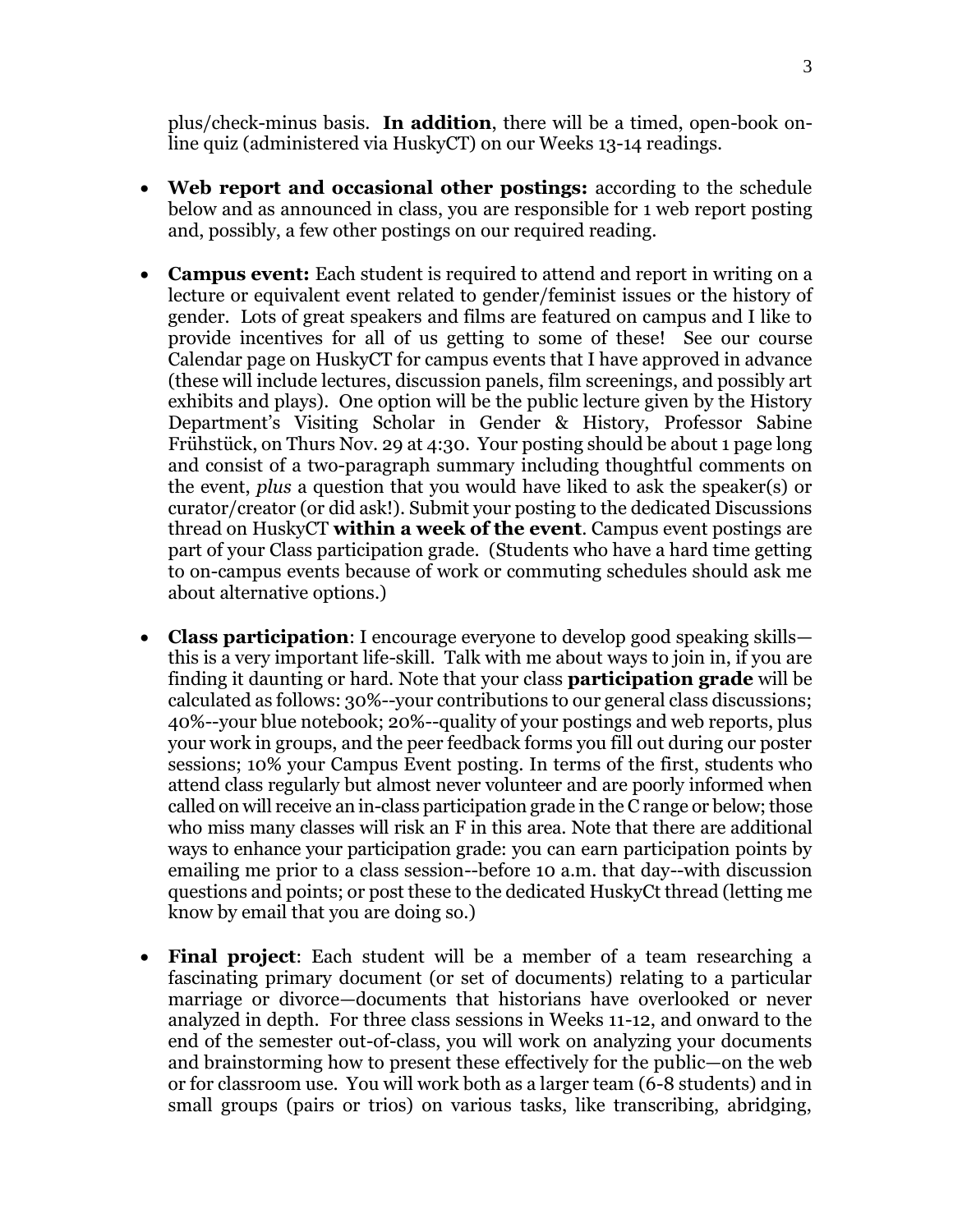biographical profiling, research, and web design. (No prior web-design skills are necessary.) Details on step-by-step instructions will be discussed in class and posted on HuskyCT. The pay-off here is that you get practice working with a team (as one does in many workplaces) and that you have the opportunity to produce innovative and original knowledge and materials that could be useful to future students in courses like ours. (Imagine these as potentially posted on the website that will accompany the new edition of *Women's America* (our 'textbook') to be published in 2019. Your Final Project in the course will be assessed on the bases of: 1) the quality of your group's final product (including a final Write-up—see instructions on HuskyCt); and 2) your own individual **Write-up** of your findings and reflection on what you accomplished in doing this research. Both Write-ups are due during exam week, on Thursday Dec. 15 at 5 p.m.

There **is no mid-term or final exam** in this course**.**

### **Apportioned grading for the course:**

| Participation             | 30% |
|---------------------------|-----|
| Response papers (7% each) | 21% |
| In-class writings/quizzes | 10% |
| Online quiz, Week 14      | 4%  |
| Final project             | 35% |

Note: A student will not pass the course if he/she/they: 1) receives an average of an F on, or fails to complete, the majority of the papers, quizzes, and in-class writings; or 2) disappears or does not participate sufficiently in the collaborative aspects of the final project, or receives an F on the Final Project Write-up.

If you find yourself having trouble academically or personally during the semester, please don't hesitate to contact and consult with me: my goal is to do what is possible to help you get through the semester.

**Before** you start work on your written assignments, I want you to be sure that you know what plagiarism, cheating, and other forms of academic misconduct are. A brief, pungent definition is: "Presenting someone else's words or ideas as your own--in any form." This includes doing unauthorized academic work for which another person will receive credit or be evaluated; presenting the same or substantially the same papers or projects in two or more courses without the instructor's knowledge or permission; submitting a paper that contains phrases, sentences, ideas that you gathered from a website, book, article, which you did not put in quotation marks and/or properly attribute. When you turn a paper in, *make sure it is your own work* and that you have cited all sources correctly. (As for your instructors, if I am uncertain that a paper is your original work, I will be submitting it to Safe Assign.) Don't be hesitant to bring up your questions, because this helps *everyone* think through the issues. Note that the UConn library has a helpful webpage on how and when to cite your sources, and avoiding stealing someone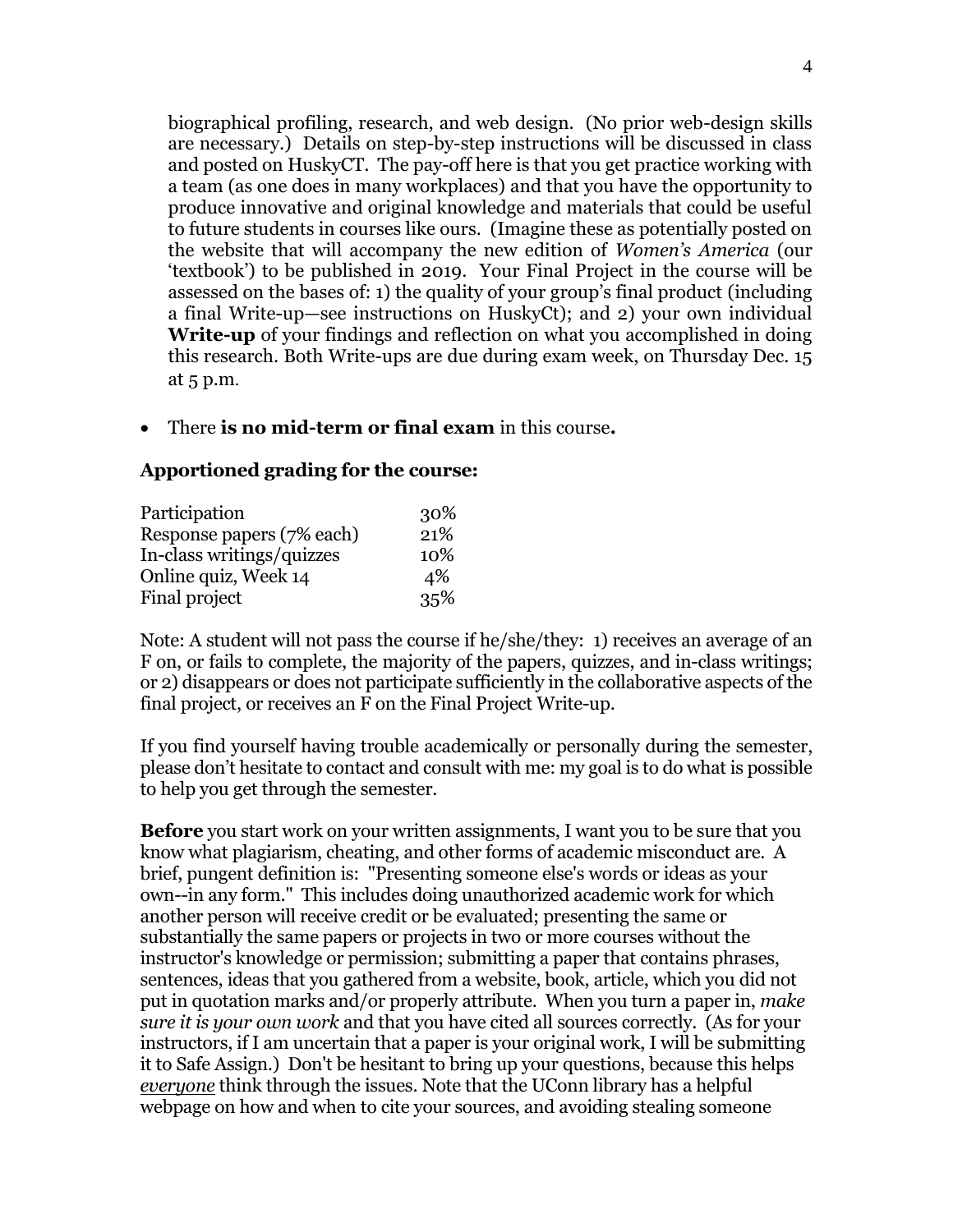else's words and work: [https://lib.uconn.edu/about/get-help/research/citing](https://lib.uconn.edu/about/get-help/research/citing-sources/)[sources/](https://lib.uconn.edu/about/get-help/research/citing-sources/)

Here's a slide show that's lively and informative: [https://www.emich.edu/library/help/tutorials/assets/plagiarism/story\\_html5.htm](https://www.emich.edu/library/help/tutorials/assets/plagiarism/story_html5.html) [l](https://www.emich.edu/library/help/tutorials/assets/plagiarism/story_html5.html)

Anther good site where you can practice and visualize what works and doesn't work, include the 10 slides at<https://www.indiana.edu/~istd/practice.html>

**Classroom rules**: Remember to **turn off** laptops, cellphones, and other devices before the start of class. Phones used for texting will be ordered to be put away, or else quarantined until the end of the class session! Come see me in Week 1 if you have a documented disability or other reason for using a tablet or laptop in our regular sessions for note-taking. If I approve the use of a device, you must sit in a designated seat and pledge in writing not to use the device for social media, unauthorized web browsing, or other non-class related activity. However, note that our lab sessions, when we will be working on primary documents and doing original research, are laptop- and device-FRIENDLY!

## **Required Reading:**

- *Women's America*: *Refocusing the Past*, Vol. 1, ed. Kerber, De Hart, Dayton, and Wu, 8<sup>th</sup> edition (Oxford University Press, 2015) [You will need to use this edition; the content in previous editions is quite different. Some but not all of the content will be available as pdfs on HuskyCT.]
- Other course readings: these are or will be posted on the course HuskyCT site, under Course Readings.

**Be aware that** minor changes may be announced to this syllabus as we progress through the semester.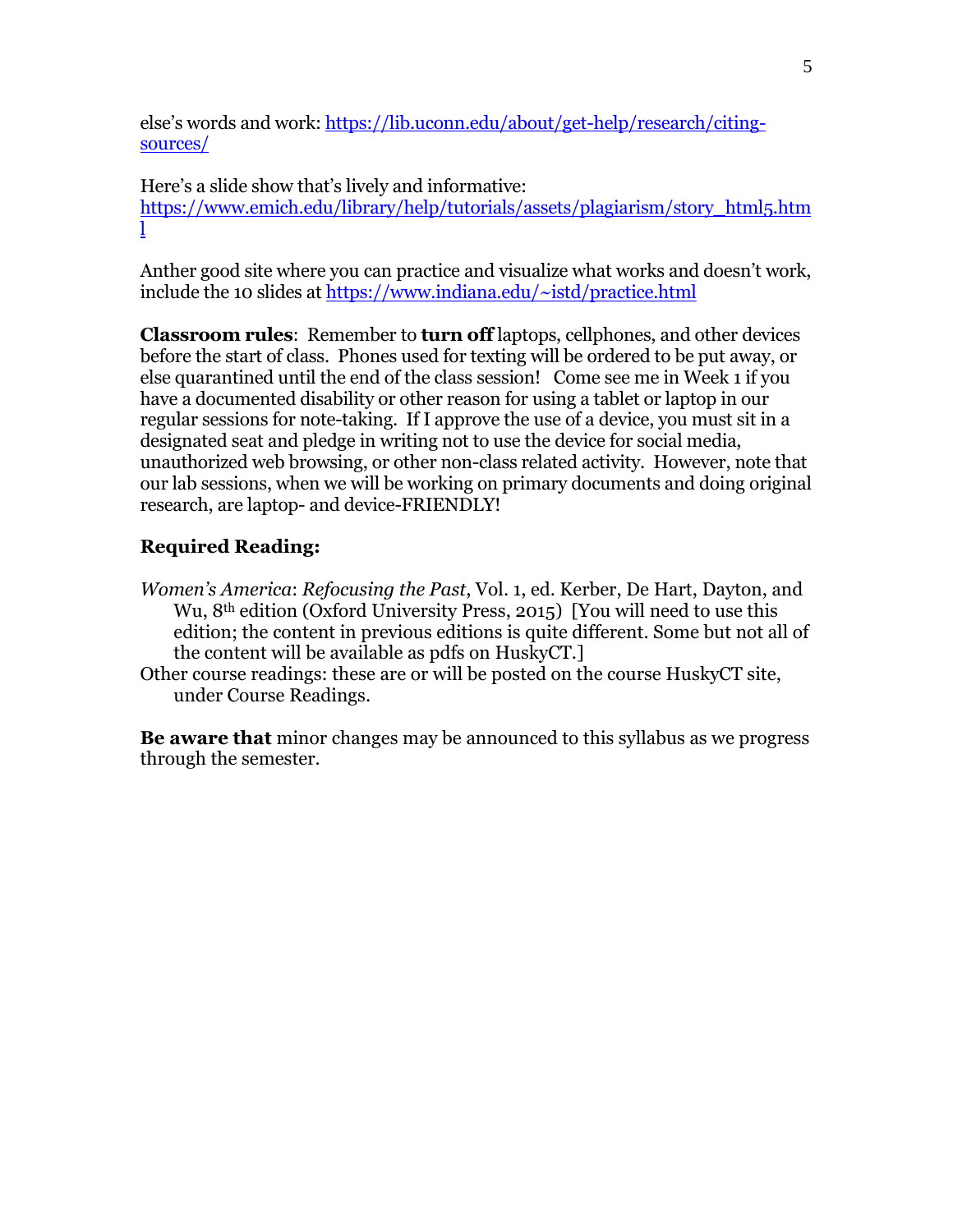Abbreviations: SQ = Study Questions (posted on HuskyCt)

# Schedule of Meetings and Readings

# Week 1

| Tu Aug 28          | Introduction to the Course                                                                                                                                                                                                                                                                                                                                                                                                                                                                                                                                                                               |
|--------------------|----------------------------------------------------------------------------------------------------------------------------------------------------------------------------------------------------------------------------------------------------------------------------------------------------------------------------------------------------------------------------------------------------------------------------------------------------------------------------------------------------------------------------------------------------------------------------------------------------------|
| Th Aug 30          | First Americans' gender ways<br>Read: Helen Rountree, "Powhatan Indian Women: The People<br>Captain John Smith Barely Saw" (HuskyCT, 22 pp.); Women's<br>America: Introduction (pp. 1-9)                                                                                                                                                                                                                                                                                                                                                                                                                 |
| Week 2             |                                                                                                                                                                                                                                                                                                                                                                                                                                                                                                                                                                                                          |
| Tu Sep 4           | Haunted by Pocahontas<br>Read: Women's America: Prof. Kathleen M. Brown's essay, "The<br>Anglo-Indian Gender Frontier" (12-23) [check HuskyCt to see if I<br>have posted a shorter version of the essay that you are welcome to<br>read instead of the one in the book]<br>Web report and posting (required for Students with Surnames from A-<br>H; optional for others): Become an expert on The Pocahontas<br>Website; post per instructions and be ready to report on the site<br>and critique it in class! See instructions on HuskyCT under<br>"Assignments." Post by 8 pm Monday, Sep. 3, please. |
| Th Sep 6<br>Week 3 | Defining and debating key terms<br>Read: Elsa Barkley Brown, "Polyrhythms and Improvization: Lessons<br>for Women's History" (CR, 6 pp.); review Women's America:<br>Introduction<br>Write twice in your journal (your thoughts before, during, and/or after<br>class) on: what does the term feminism/feminist mean to you?<br>what is your experience with people's reactions to and embrace of<br>it? Also, identify at least 2 points made in our readings so far that<br>you plan to use as a guide this semester (quote or paraphrase the<br>points, and give the author and page #).              |
|                    |                                                                                                                                                                                                                                                                                                                                                                                                                                                                                                                                                                                                          |
| Tu Sep 11          | Settler culture: white women's labor<br>Read: Women's America: Ulrich essay (43-53); excerpt from midwife                                                                                                                                                                                                                                                                                                                                                                                                                                                                                                |

Martha Ballard's diary (HuskyCT)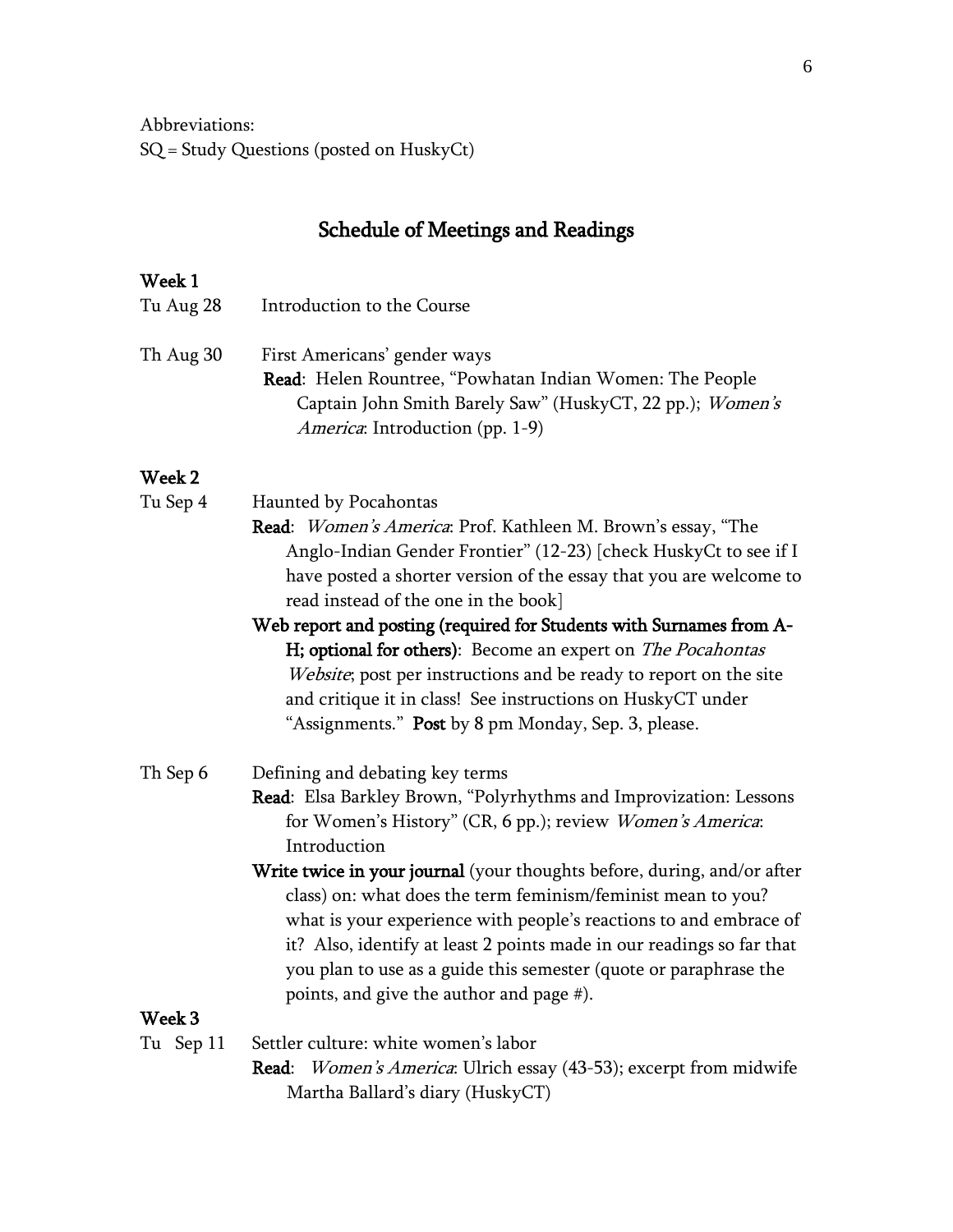|           | Web report and posting (required for students with Surnames from I-P;<br>optional for others): on the dohistory.org site. See HuskyCt for<br>instructions. Post by 8 pm Monday Sep. 10. |
|-----------|-----------------------------------------------------------------------------------------------------------------------------------------------------------------------------------------|
| Th Sep 13 | Among the English: what did they think defined a man, a woman?<br>Read: Women's America: two Connecticut laws, Norton essay (84-87,<br>34-43) [SQ available on Norton]                  |
| Week 4    |                                                                                                                                                                                         |
| Tu Sep 18 | Disorderly white women                                                                                                                                                                  |
|           | Read: <i>Women's America</i> : Document, Trial of Anne Hutchinson (80-83)<br>and Karlsen essay (53-66)                                                                                  |
|           | In-class writing quiz on this week's reading (open book)                                                                                                                                |
|           | <b>HAND</b> in your Blue Notebook in class today, please! (these will be<br>returned to you on Thursday)                                                                                |
| Th Sep 20 | New France, New Spain, and vast native America: gender rules and<br>stories                                                                                                             |
|           | Read: TBA                                                                                                                                                                               |
|           | ** $\overline{\text{DIF}}$ by Friday Sep 21 at 0 p.m. Response paper #1; email it to Prof. Dayton                                                                                       |

DUE by Friday Sep. 21 at 9 p.m. Response paper #1: email it to Prof. Dayton (use filename: your LAST NAME paper 1.docx)

#### Week 5

Tu Sep 25 Gender in the European reinvention of slavery Read: Women's America: Morgan essay (24-33) [SQ available]

Web report & posting (required for Students with Surnames from Q-Z; optional for others): go to

[http://www.inmotionaame.org/home.cfm:](http://www.inmotionaame.org/home.cfm) read the text on the Home page, then go to the bottom of the page and click About this Site and read it; last, click on "Migrations" (top of screen), then the Transatlantic Slave Trade, then choose The Middle Passage: read the text and then click on the images (top ribbon) and look at/read about at least the  $1<sup>st</sup>$  ten. Take  $10+$  minutes to explore other parts of the site! Write-up a report as Website Critic—the good and the not-so-good features, how teachers could use the site, what surprised you, etc. And be ready to tell us more in class! Post by 8 p.m. Monday Sep 24.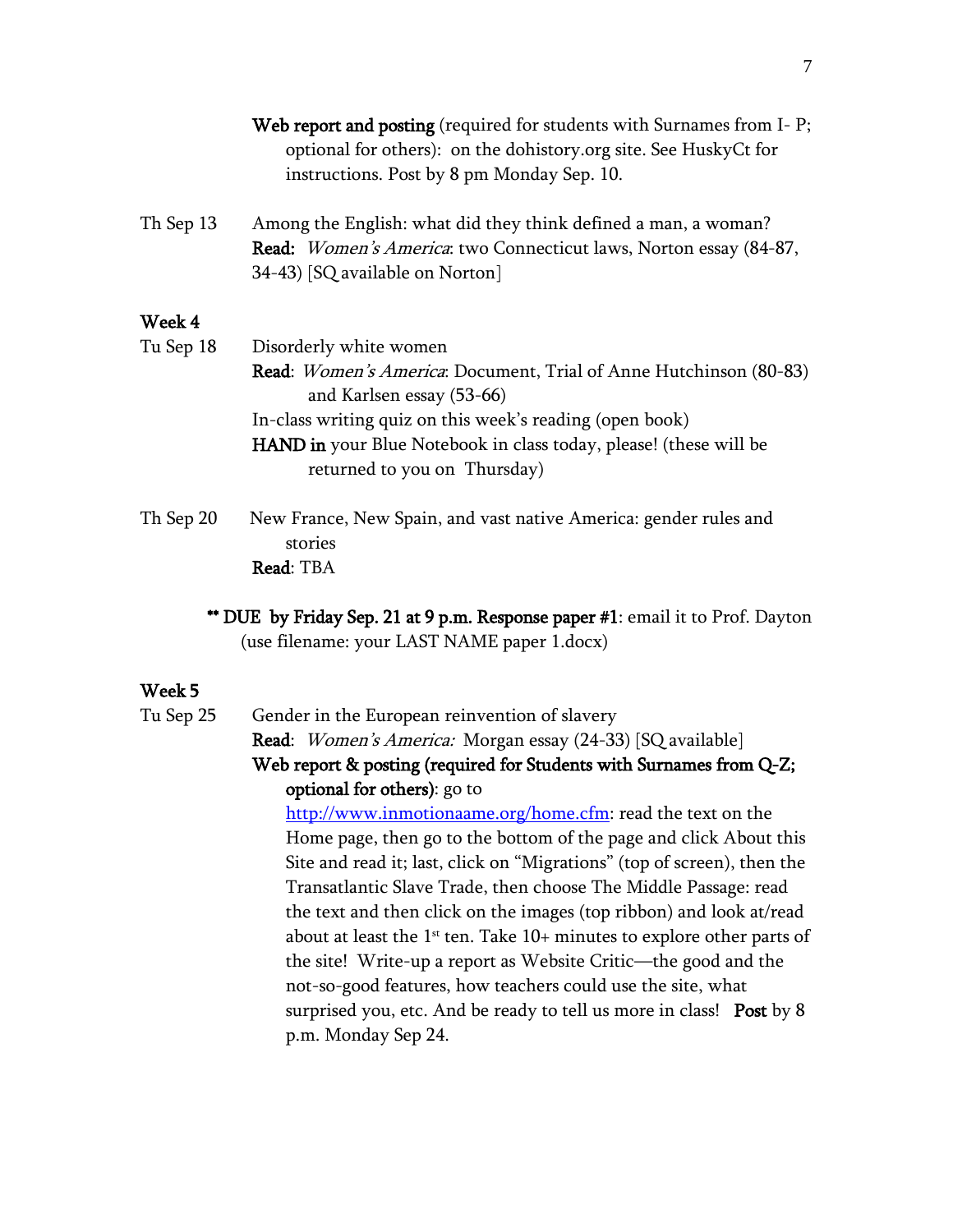| Th Sep 27 | Enslaved women: conditions of survival                                   |
|-----------|--------------------------------------------------------------------------|
|           | Read: Women's America: Carney essay, Virginia slavery laws and           |
|           | Massachusetts marriage vows (87-97, 106-109). Optional: Sketch           |
|           | of Phillis Wheatley's life (HuskyCT) [SQ on documents]                   |
|           | **DUE Mon. Oct 1 at 9 pm by email attachment: Response paper #2:         |
|           | Identify 2-3 pieces of evidence that powerfully illustrate the special   |
|           | hardships of black women in early America and explain their              |
|           | significance. (See fuller Instructions on HuskyCT under Assignments)     |
| Week 6    |                                                                          |
| Tu Oct 2  | Sex, sexual relations, and sexuality                                     |
|           | Read: Dayton essay, "Taking the Trade" (HuskyCT)                         |
|           | Visit the website associated with this essay, takingthetrade.org and     |
|           | offer suggestions (in your journal or our class discussion) about        |
|           | how you would improve it or use it in a lesson plan                      |
|           | Bring to class: 2 questions for me as researcher and author              |
|           |                                                                          |
| Th Oct 4  | Marriage rules and break-ups                                             |
|           | Visually assess one issue of a colonial newspaper: how many pages is it? |
|           | what types of news does it contain, in what sequence? Read carefully     |
|           | at least 4 advertisements (typically found on the final page). (See      |
|           | HuskyCT for how-to)                                                      |
|           | Lab session in-class                                                     |
| Week 7    |                                                                          |
| Tu Oct 9  | Women, gender, and pre-1776 politics                                     |
|           | Read: An Address to the Ladies (1767 Boston Post-Boy); 1774 "tea         |
|           | party" petition from the Ladies of Edenton, North Carolina; 1775         |
|           | British cartoon satirizing the Edenton ladies (HuskyCt)                  |
| Th Oct 11 | Women in the American Revolution                                         |
|           | Read: Women's America: Documents, Kerber essay, 2 images (110-25,        |
|           | 255-56); Seneca women address a 1791 delegation (HuskyCt)                |
| Week 8    |                                                                          |
| Tu Oct 16 | Molly Brant and Sally Hemings; legacies of the revolution                |
|           | Read: Women's America: Gordon-Reed essay (97-105); Optional: 4-          |
|           | min interview with the author on Sally's brother (web-link,              |
|           | HuskyCt)                                                                 |
|           |                                                                          |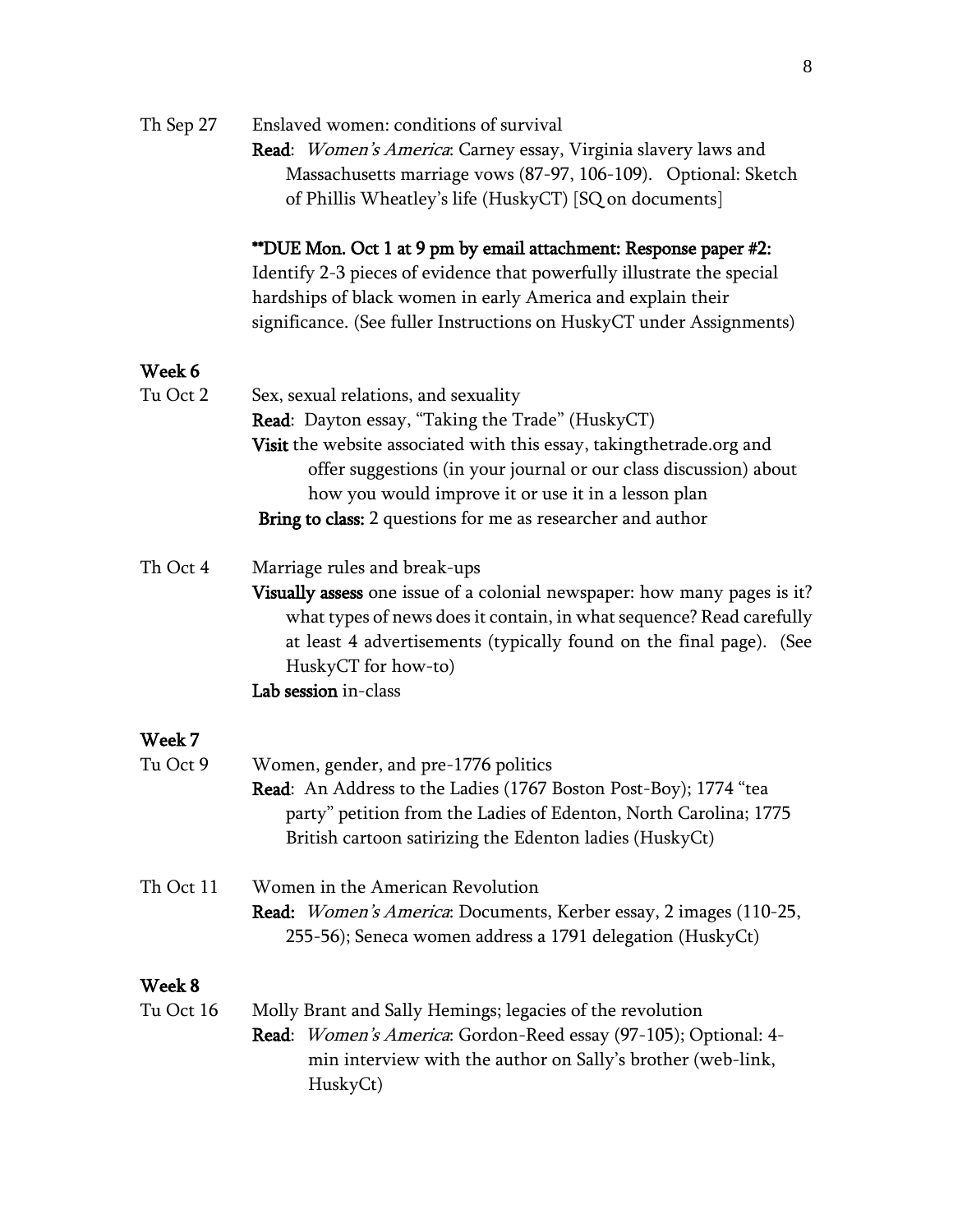|                     | In-class writing (open book): What were Sally Hemings's options in<br>1789 in Paris? Explain why or why not you think there is good<br>evidence for Hemings having made a "treaty" with Jefferson as<br>Prof. Gordon-Reed argues.<br>HAND in your Blue Notebook in class today, please! (these will be<br>returned to you on Thursday) |
|---------------------|----------------------------------------------------------------------------------------------------------------------------------------------------------------------------------------------------------------------------------------------------------------------------------------------------------------------------------------|
| Th Oct 18           | The new nation: tenement living, factories, and workplace conditions<br>Read: Women's America: Boydston and Block essays, document on<br>working conditions at mills (128-39, 158-60, 179-189)                                                                                                                                         |
| Week 9              |                                                                                                                                                                                                                                                                                                                                        |
| Tu Oct 23           | Antebellum plantations/labor camps: girlhood, womanhood<br>Read: Women's America: Jones-Rogers and Glymph essays (139-57)                                                                                                                                                                                                              |
| Th Oct 25           | Female friendships<br>Read: Women's America: Smith-Rosenberg essay (189-201); on-line:<br>Laura Miller's Salon summary of Rachel Hope Cleve's new book,<br>Charity and Sylvia: A Same Sex Marriage in Early America" (June<br>29, 2014)                                                                                                |
|                     | In-class short writing: assess the strength of evidence in CSR's essay<br>and identify a 1- or 2-sentence passage that articulates her central<br>thesis/argument                                                                                                                                                                      |
|                     | Start working on Response Paper #3: due in a week!                                                                                                                                                                                                                                                                                     |
| Week 10             |                                                                                                                                                                                                                                                                                                                                        |
| Tu Oct 30           | Contraception and Abortion<br>Read: Women's America: Mohr essay, the Comstock Act (202-212) [SQ<br>available for Mohr]                                                                                                                                                                                                                 |
| Th Nov 1            | Seneca Falls and what followed<br>Read: Women's America: Grimkés' documents, Lerner essay, plus<br>Seneca Falls "Declaration" and Married Women's Property Acts<br>documents (221-27, 247-252) [SQ available]<br>*Due at start of Thursday's class (by email): Response paper #3*                                                      |
| Week 11<br>Tu Nov 6 | Lab session week<br>Research set-up and start: marital dispute document(s)<br><b>Read</b> and mark-up the primary document(s) you are assigned and come<br>ready to brainstorm in small working groups about abridging and<br>publishing these. Come to class with laptops!                                                            |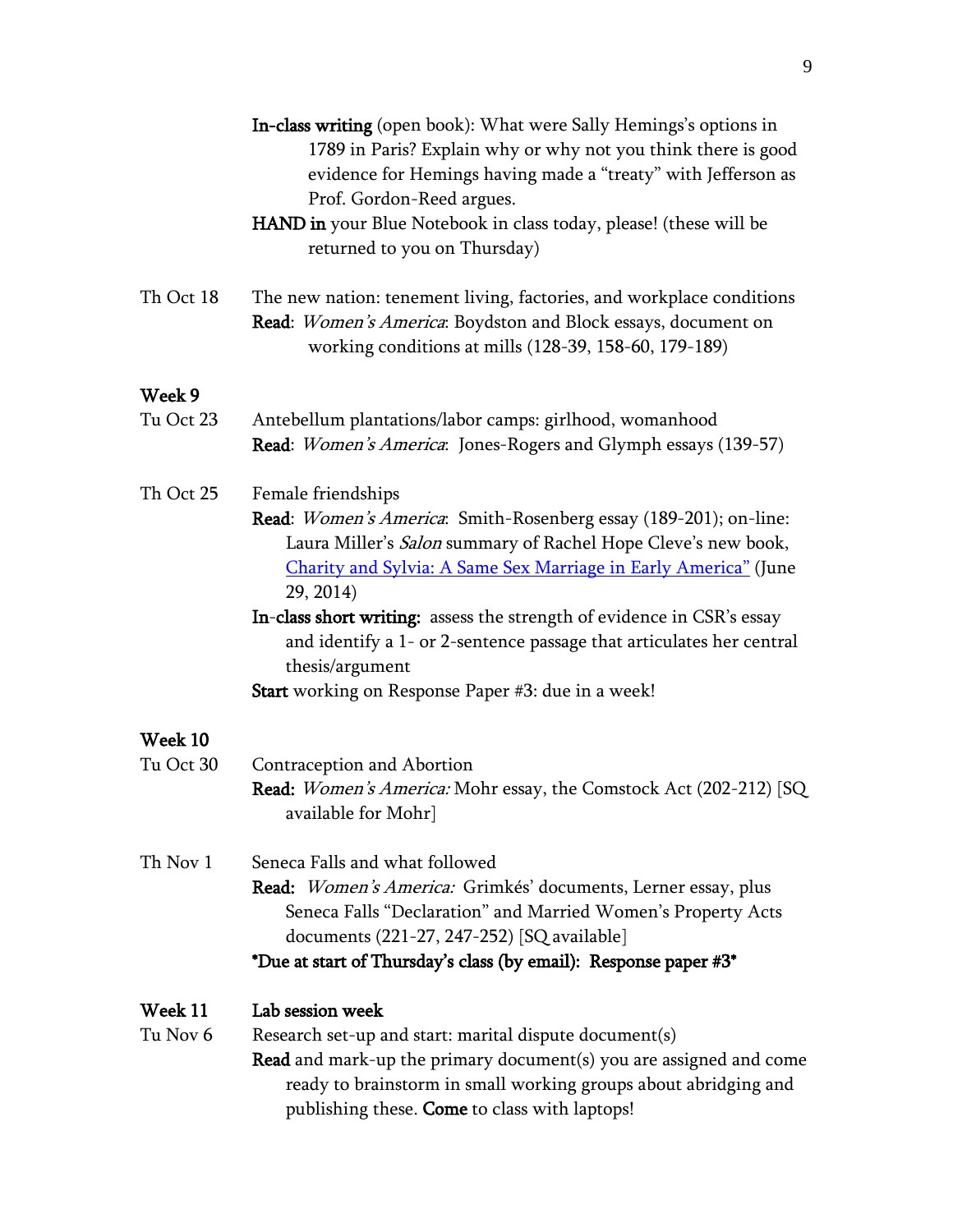| Th Nov 8 | More in-class work on your document; divvy up team member tasks. |
|----------|------------------------------------------------------------------|
|          | Give yourselves (each class member!) as assignment for steps to  |
|          | accomplish for Tuesday                                           |

### Week 12

| Tu Nov 13 | De-briefing on Lab week accomplishments and assessment/planning for  |
|-----------|----------------------------------------------------------------------|
|           | where we go from here with your Final Projects. In-class Lab session |
|           | on next steps.                                                       |

Th Nov 15 Trio of reformers: Sojourner Truth, Amelia Bloomer, and Harriet Jacobs Read: Women's America: Kendall and Watkins (242-47); Truth's visiting card, images of/captions on reformers (252-54, 257-59); review Block essay on Harriet Jacobs (179-189)

#### Thanksgiving Break week: Nov. 17-25

### Week 13

| <b>Read:</b> Dubois & Dumenil on the multicultural West (including the<br>Gold Rush), and Eulalia Pérez on work at a California mission<br>(HuskyCt); Women's America: Stremlau essay (272-81) [SQ<br>available on Stremlau]                       |
|----------------------------------------------------------------------------------------------------------------------------------------------------------------------------------------------------------------------------------------------------|
|                                                                                                                                                                                                                                                    |
|                                                                                                                                                                                                                                                    |
|                                                                                                                                                                                                                                                    |
|                                                                                                                                                                                                                                                    |
| Civil War [we will meet for 45 minutes, so that those who wish to<br>can attend the Gender & History series lecture by Prof. Sabine<br>Frühstück, at 4:30 today!]<br><b>Read:</b> <i>Women's America</i> : McCurry essay and one document (267-76, |
|                                                                                                                                                                                                                                                    |

#### Week 14

- Tu Dec 6 Civil War Aftermaths
	- Read: Women's America: Hunter essay and Reconstruction documents, 276-86, 288-89, 292-97); Jessica Lynch on "Boston" marriages (HuskyCt weblink)

Be sure to write a journal entry on this week's issues & readings. HAND in your Blue Notebook in class today, for the final time! N.B.: First 15 minutes of class session: SET Course Evaluations

\*\*On-line quiz on our Weeks 13-14 reading, HuskyCT: You are required to complete this timed, open book quiz by Monday Dec. 10 at midnight